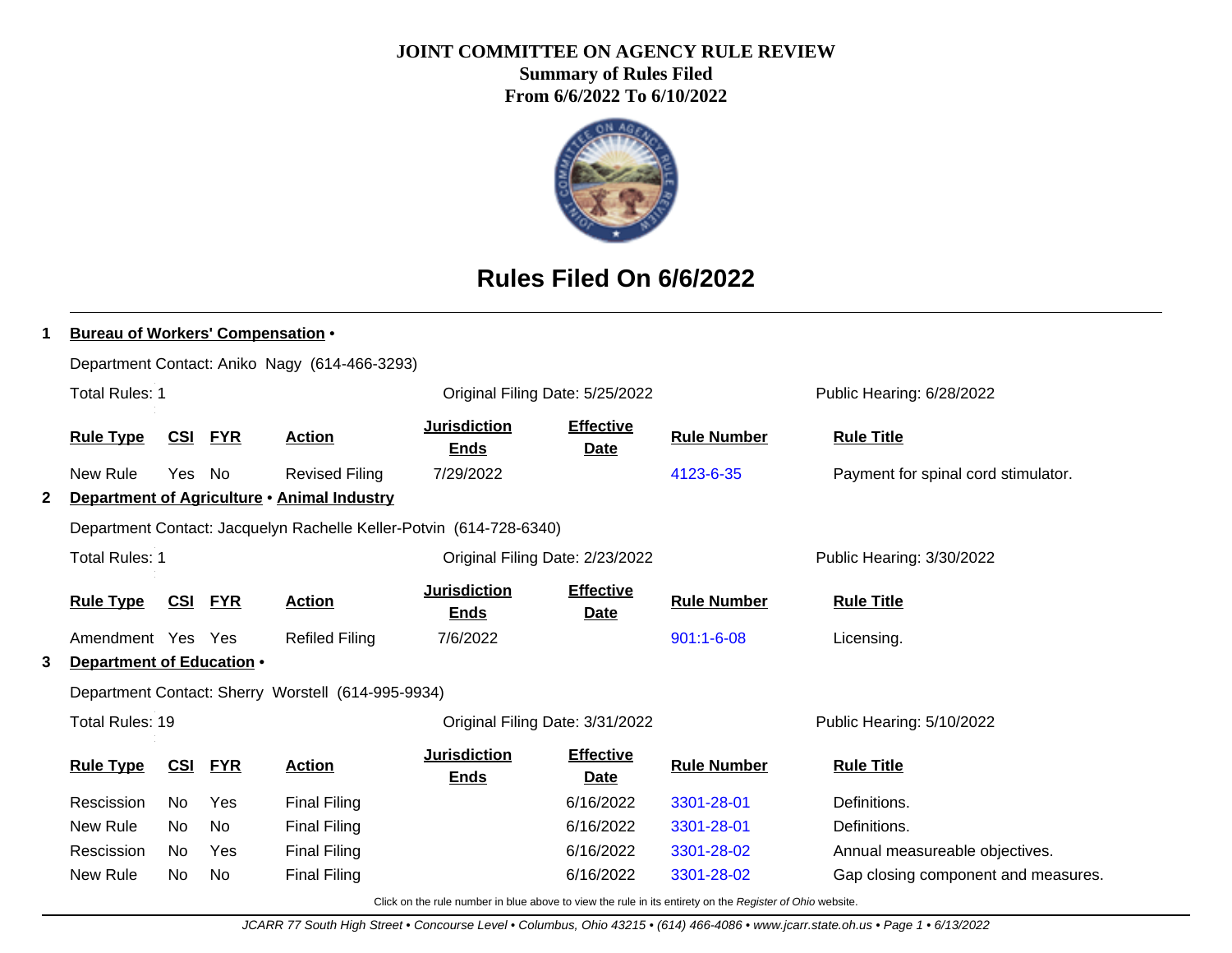| Rescission | No  | Yes | <b>Final Filing</b> | 6/16/2022 | 3301-28-03 | Performance index.                                               |
|------------|-----|-----|---------------------|-----------|------------|------------------------------------------------------------------|
| New Rule   | No  | No  | <b>Final Filing</b> | 6/16/2022 | 3301-28-03 | Achievement component and measure.                               |
| Rescission | No  | Yes | <b>Final Filing</b> | 6/16/2022 | 3301-28-04 | Performance indicators.                                          |
| New Rule   | No. | No  | <b>Final Filing</b> | 6/16/2022 | 3301-28-04 | Gifted performance indicator.                                    |
| Rescission | No  | Yes | <b>Final Filing</b> | 6/16/2022 | 3301-28-05 | Graduation rates.                                                |
| New Rule   | No  | No  | <b>Final Filing</b> | 6/16/2022 | 3301-28-05 | Graduation component and measures.                               |
| Rescission | No. | Yes | <b>Final Filing</b> | 6/16/2022 | 3301-28-06 | Value-added progress dimension.                                  |
| New Rule   | No  | No  | <b>Final Filing</b> | 6/16/2022 | 3301-28-06 | Progress component and measures.                                 |
| Rescission | No. | Yes | <b>Final Filing</b> | 6/16/2022 | 3301-28-07 | Kindergarten through third grade literacy<br>improvement.        |
| New Rule   | No  | No  | <b>Final Filing</b> | 6/16/2022 | 3301-28-07 | Early literacy component and measures.                           |
| Rescission | No  | Yes | <b>Final Filing</b> | 6/16/2022 | 3301-28-08 | Prepared for success graded component.                           |
| New Rule   | No  | No  | <b>Final Filing</b> | 6/16/2022 | 3301-28-08 | College, career, workforce, and military readiness<br>component. |
| Rescission | No. | Yes | <b>Final Filing</b> | 6/16/2022 | 3301-28-09 | Other graded components.                                         |
| Rescission | No  | Yes | <b>Final Filing</b> | 6/16/2022 | 3301-28-10 | Overall grade for school districts and buildings.                |
| New Rule   | No. | No  | <b>Final Filing</b> | 6/16/2022 | 3301-28-10 | Ratings for schools and districts.                               |
|            |     |     |                     |           |            |                                                                  |

## **4 Department of Job and Family Services** • **Division of Food Stamps**

#### Department Contact: Michael Lynch (614-466-4605)

Total Rules: 11

#### Original Filing Date: 3/30/2022 Public Hearing: 5/5/2022

| <b>Rule Type</b> | <b>CSI</b> | <b>FYR</b> | <b>Action</b> | <b>Jurisdiction</b><br><b>Ends</b> | <b>Effective</b><br><b>Date</b> | <b>Rule Number</b> | <b>Rule Title</b>                                            |
|------------------|------------|------------|---------------|------------------------------------|---------------------------------|--------------------|--------------------------------------------------------------|
| Amendment        | No.        | No.        | Final Filing  |                                    | 6/16/2022                       | $5101:4-3-11$      | Food assistance: work registration and exemptions.           |
| Amendment        | No.        | No.        | Final Filing  |                                    | 6/16/2022                       | 5101:4-3-11.1      | Food assistance: work registration requirements.             |
| Amendment        | No.        | No.        | Final Filing  |                                    | 6/16/2022                       | $5101:4-3-20$      | Food assistance: able-bodied adults without<br>dependents.   |
| Amendment        | No.        | Yes        | Final Filing  |                                    | 6/16/2022                       | 5101:4-3-20.1      | Food assistance: regaining eligibility.                      |
| Amendment        | No.        | No.        | Final Filing  |                                    | 6/16/2022                       | 5101:4-3-29        | Food assistance employment and training: case<br>management. |
| Amendment        | No.        | No.        | Final Filing  |                                    | 6/16/2022                       | 5101:4-3-30        | Food assistance employment and training program.             |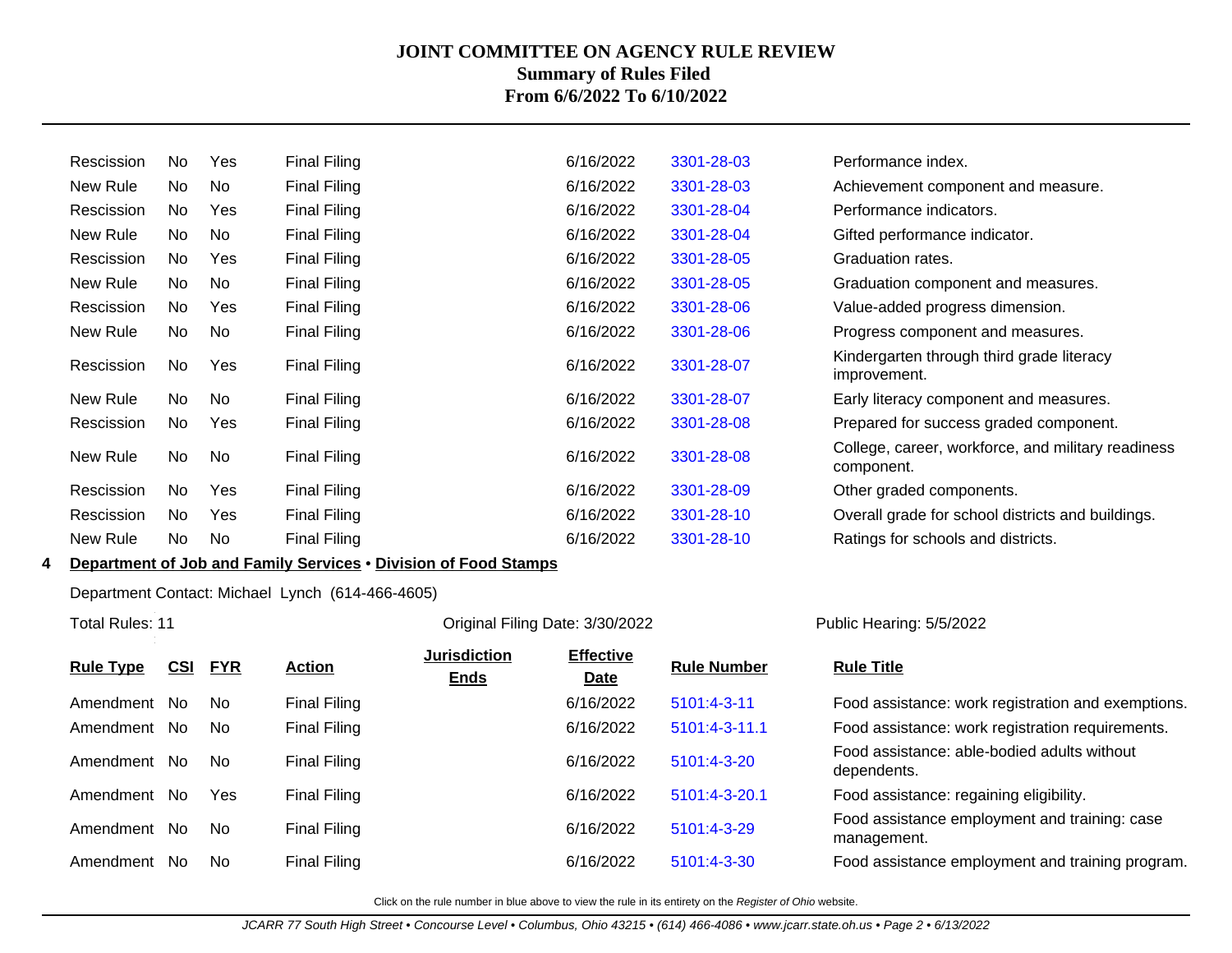|   | Amendment No          |                | No.        | <b>Final Filing</b>                                    |                                    | 6/16/2022                | 5101:4-3-31        | Food assistance employment and training: required<br>hours.                                                                                                  |
|---|-----------------------|----------------|------------|--------------------------------------------------------|------------------------------------|--------------------------|--------------------|--------------------------------------------------------------------------------------------------------------------------------------------------------------|
|   | Amendment No          |                | Yes        | <b>Final Filing</b>                                    |                                    | 6/16/2022                | 5101:4-3-32        | Food assistance employment and training:<br>supportive services.                                                                                             |
|   | Amendment No          |                | No.        | <b>Final Filing</b>                                    |                                    | 6/16/2022                | 5101:4-3-36        | Food assistance employment and training:<br>displacement of other persons.                                                                                   |
|   | New Rule              | No             | No.        | <b>Final Filing</b>                                    |                                    | 6/16/2022                | 5101:4-3-39        | Food assistance employment and training: job<br>retention.                                                                                                   |
|   | New Rule              | No             | No         | <b>Final Filing</b>                                    |                                    | 6/16/2022                | 5101:4-3-40        | Food assistance employment and training: work-<br>based learning.                                                                                            |
| 5 |                       |                |            | Department of Public Safety . Bureau of Motor Vehicles |                                    |                          |                    |                                                                                                                                                              |
|   |                       |                |            | Department Contact: Joseph Kirk (614-466-5605)         |                                    |                          |                    |                                                                                                                                                              |
|   | <b>Total Rules: 1</b> |                |            |                                                        | Original Filing Date: 5/2/2022     |                          |                    | Public Hearing: 6/6/2022                                                                                                                                     |
|   | <b>Rule Type</b>      | <b>CSI FYR</b> |            | <b>Action</b>                                          | <b>Jurisdiction</b><br><b>Ends</b> | <b>Effective</b><br>Date | <b>Rule Number</b> | <b>Rule Title</b>                                                                                                                                            |
|   | Amendment No          |                | Yes        | <b>Revised Filing</b>                                  | 7/6/2022                           |                          | 4501:1-7-02        | Conditions for issuance of license plates,<br>removable windshield placards and temporary<br>removable windshield placards for persons with<br>disabilities. |
| 6 |                       |                |            | Department of Transportation . Division of Highways    |                                    |                          |                    |                                                                                                                                                              |
|   |                       |                |            | Department Contact: Brianne Brown (614-466-7440)       |                                    |                          |                    |                                                                                                                                                              |
|   | Total Rules: 1        |                |            |                                                        | Original Filing Date: 6/1/2022     |                          |                    | Public Hearing: 7/11/2022                                                                                                                                    |
|   | <b>Rule Type</b>      | <u>CSI</u>     | <b>FYR</b> | <b>Action</b>                                          | <b>Jurisdiction</b><br><b>Ends</b> | <b>Effective</b><br>Date | <b>Rule Number</b> | <b>Rule Title</b>                                                                                                                                            |
|   | Amendment No          |                | Yes        | Withdrawn Filing                                       |                                    |                          | 5501:2-12-02       | Implementation of veteran-friendly business<br>enterprise bid preference for the purchase of<br>supplies and services.                                       |
|   |                       |                |            | Department of Transportation . Division of Highways    |                                    |                          |                    |                                                                                                                                                              |
|   |                       |                |            | Department Contact: Brianne Brown (614-466-7440)       |                                    |                          |                    |                                                                                                                                                              |
|   | <b>Total Rules: 1</b> |                |            |                                                        | Original Filing Date: 6/1/2022     |                          |                    | Public Hearing:                                                                                                                                              |
|   |                       |                |            |                                                        |                                    |                          |                    |                                                                                                                                                              |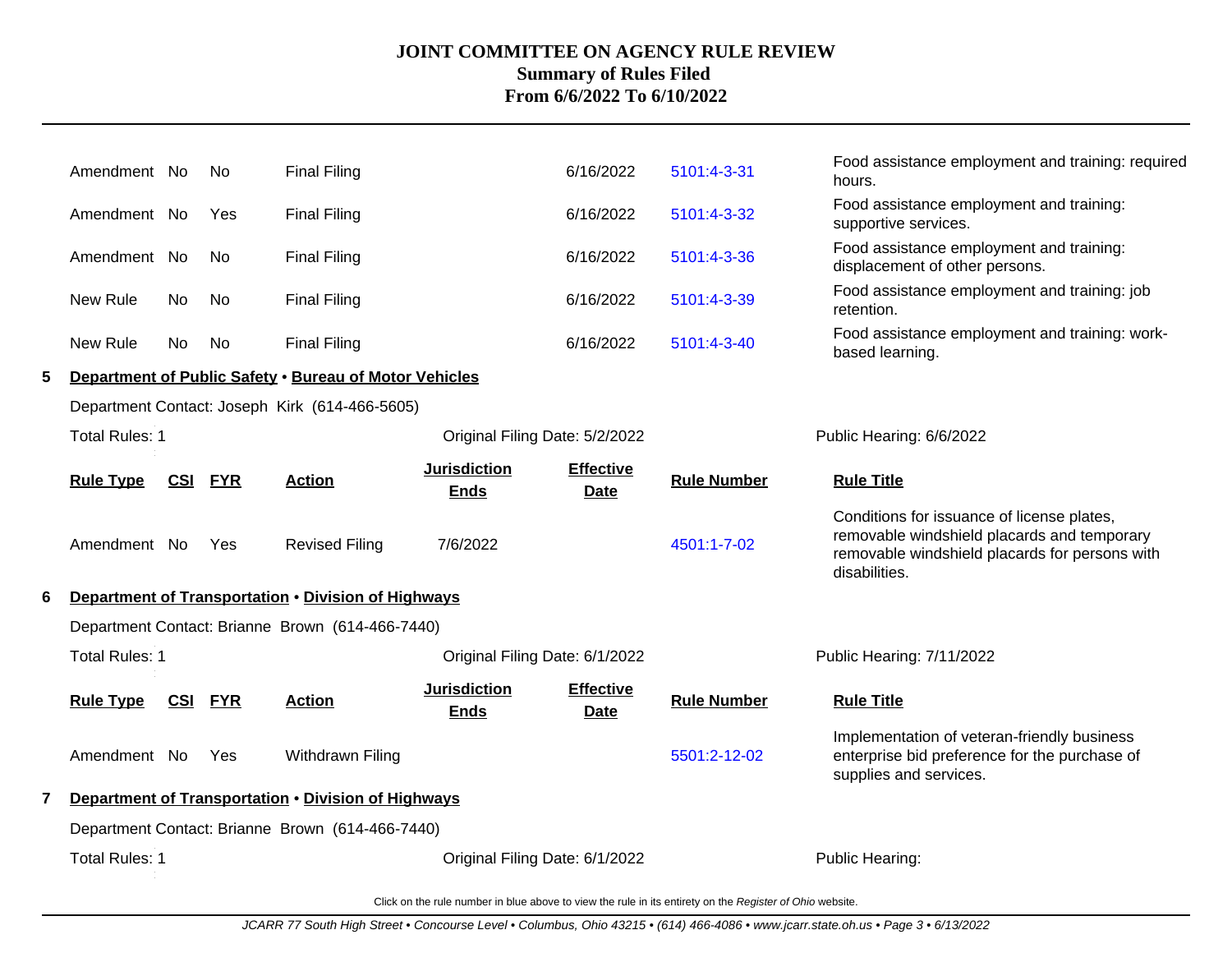|   | <b>Rule Type</b>  |     | <b>CSI FYR</b> | <b>Action</b>                                           | <b>Jurisdiction</b><br><b>Ends</b> | <b>Effective</b><br><b>Date</b> | <b>Rule Number</b> | <b>Rule Title</b>                                                                                                             |
|---|-------------------|-----|----------------|---------------------------------------------------------|------------------------------------|---------------------------------|--------------------|-------------------------------------------------------------------------------------------------------------------------------|
|   | No Change         | No  | Yes            | Withdrawn Final<br>Filing                               |                                    |                                 | 5501:2-12-03       | Implementation of veteran-friendly business<br>enterprise bid preference on the construction of<br>transportation facilities. |
|   |                   |     |                |                                                         |                                    | Rules Filed On 6/7/2022         |                    |                                                                                                                               |
| 8 |                   |     |                | Department of Commerce . Division of State Fire Marshal |                                    |                                 |                    |                                                                                                                               |
|   |                   |     |                | Department Contact: David Sauer (614-752-7096)          |                                    |                                 |                    |                                                                                                                               |
|   | Total Rules: 9    |     |                |                                                         |                                    | Original Filing Date: 6/7/2022  |                    | Public Hearing: 7/12/2022                                                                                                     |
|   | <b>Rule Type</b>  | CSI | <b>FYR</b>     | <b>Action</b>                                           | <b>Jurisdiction</b><br><b>Ends</b> | <b>Effective</b><br><b>Date</b> | <b>Rule Number</b> | <b>Rule Title</b>                                                                                                             |
|   | Amendment Yes     |     | Yes            | <b>Original Filing</b>                                  | 8/11/2022                          |                                 | 1301:7-9-01        | Applicability.                                                                                                                |
|   | Amendment Yes Yes |     |                | <b>Original Filing</b>                                  | 8/11/2022                          |                                 | 1301:7-9-02        | Definitions.                                                                                                                  |
|   | Amendment Yes Yes |     |                | <b>Original Filing</b>                                  | 8/11/2022                          |                                 | 1301:7-9-05        | Financial responsibility for petroleum underground<br>storage tank systems.                                                   |
|   | Amendment Yes Yes |     |                | <b>Original Filing</b>                                  | 8/11/2022                          |                                 | 1301:7-9-06        | Design, construction, installation, operation, and<br>maintenance for UST systems.                                            |
|   | Amendment Yes Yes |     |                | <b>Original Filing</b>                                  | 8/11/2022                          |                                 | 1301:7-9-07        | Release detection methods and requirements for<br>UST systems.                                                                |
|   | Amendment Yes Yes |     |                | <b>Original Filing</b>                                  | 8/11/2022                          |                                 | 1301:7-9-12        | Out-of-service, closure-in-place, permanent<br>removal, change-in-service, and closure<br>assessment of UST systems.          |
|   | Amendment Yes     |     | Yes            | <b>Original Filing</b>                                  | 8/11/2022                          |                                 | 1301:7-9-13        | Petroleum UST Corrective Action.                                                                                              |
|   | Amendment Yes     |     | Yes            | <b>Original Filing</b>                                  | 8/11/2022                          |                                 | 1301:7-9-15        | Delegation of authority to inspect UST systems.                                                                               |
|   | Amendment Yes     |     | Yes            | Original Filing                                         | 8/11/2022                          |                                 | 1301:7-9-16        | Petroleum contaminated soil.                                                                                                  |
| 9 |                   |     |                | Department of Commerce . Division of State Fire Marshal |                                    |                                 |                    |                                                                                                                               |
|   |                   |     |                | Department Contact: David Sauer (614-752-7096)          |                                    |                                 |                    |                                                                                                                               |
|   | Total Rules: 8    |     |                |                                                         |                                    | Original Filing Date: 6/7/2022  |                    | Public Hearing:                                                                                                               |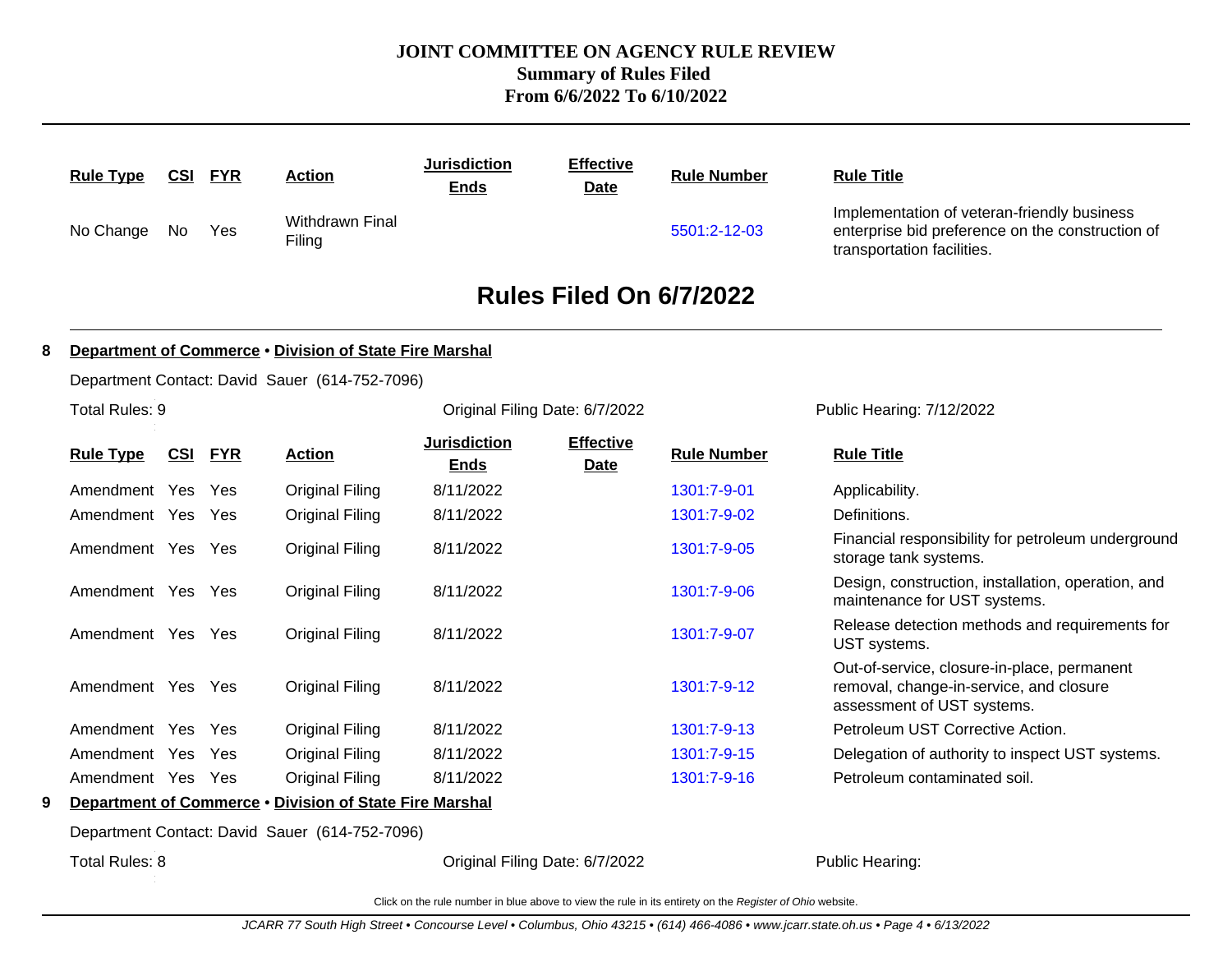| <b>Rule Type</b>                 | <b>CSI</b> | <b>FYR</b> | <b>Action</b>                                                      | <b>Jurisdiction</b><br><b>Ends</b> | <b>Effective</b><br><b>Date</b> | <b>Rule Number</b> | <b>Rule Title</b>                                                                                 |
|----------------------------------|------------|------------|--------------------------------------------------------------------|------------------------------------|---------------------------------|--------------------|---------------------------------------------------------------------------------------------------|
| No Change                        | Yes Yes    |            | <b>FYR</b>                                                         | 9/5/2022                           |                                 | 1301:7-9-03        | Reporting requirements for hazardous substances<br>and list of hazardous substances.              |
| No Change                        | Yes        | Yes        | <b>FYR</b>                                                         | 9/5/2022                           |                                 | 1301:7-9-04        | Registration of UST systems.                                                                      |
| No Change                        | Yes        | Yes        | <b>FYR</b>                                                         | 9/5/2022                           |                                 | 1301:7-9-10        | Permits for UST systems.                                                                          |
| No Change                        | Yes        | Yes        | <b>FYR</b>                                                         | 9/5/2022                           |                                 | 1301:7-9-11        | Underground storage tank installer certification and<br>training.                                 |
| No Change                        | Yes Yes    |            | <b>FYR</b>                                                         | 9/5/2022                           |                                 | 1301:7-9-17        | Sampling and analysis of excavated soil for the<br>purpose of treatment and disposal.             |
| No Change                        | Yes        | Yes        | <b>FYR</b>                                                         | 9/5/2022                           |                                 | 1301:7-9-18        | Delivery prohibition for USTs.                                                                    |
| No Change                        | Yes        | Yes        | <b>FYR</b>                                                         | 9/5/2022                           |                                 | 1301:7-9-19        | Underground storage tank operator training.                                                       |
| No Change                        | Yes Yes    |            | <b>FYR</b>                                                         | 9/5/2022                           |                                 | 1301:7-9-20        | Underground storage tank revolving loan fund.                                                     |
|                                  |            |            | 10 Department of Job and Family Services . Division of Food Stamps |                                    |                                 |                    |                                                                                                   |
|                                  |            |            | Department Contact: Michael Lynch (614-466-4605)                   |                                    |                                 |                    |                                                                                                   |
| <b>Total Rules: 1</b>            |            |            |                                                                    | Original Filing Date: 2/24/2022    |                                 |                    | Public Hearing:                                                                                   |
| <b>Rule Type</b>                 | CSI        | <b>FYR</b> | <b>Action</b>                                                      | <b>Jurisdiction</b><br><b>Ends</b> | <b>Effective</b><br><b>Date</b> | <b>Rule Number</b> | <b>Rule Title</b>                                                                                 |
| Amendment No                     |            | Yes        | <b>Final Filing</b>                                                |                                    | 7/1/2022                        | 5101:4-1-15        | Food assistance: nondiscrimination.                                                               |
| 11 Department of Public Safety . |            |            |                                                                    |                                    |                                 |                    |                                                                                                   |
|                                  |            |            | Department Contact: Joseph Kirk (614-466-5605)                     |                                    |                                 |                    |                                                                                                   |
| <b>Total Rules: 17</b>           |            |            |                                                                    | Original Filing Date: 6/7/2022     |                                 |                    | Public Hearing: 7/8/2022                                                                          |
| <b>Rule Type</b>                 | <u>CSI</u> | <b>FYR</b> | <b>Action</b>                                                      | <b>Jurisdiction</b><br><b>Ends</b> | <b>Effective</b><br><b>Date</b> | <b>Rule Number</b> | <b>Rule Title</b>                                                                                 |
| Amendment Yes                    |            | Yes        | <b>Original Filing</b>                                             | 8/11/2022                          |                                 | 4501-8-01          | Definitions.                                                                                      |
| Amendment Yes                    |            | Yes        | <b>Original Filing</b>                                             | 8/11/2022                          |                                 | 4501-8-02          | Place of business.                                                                                |
| Amendment Yes Yes                |            |            | <b>Original Filing</b>                                             | 8/11/2022                          |                                 | 4501-8-03          | Character and fitness for adult driver training<br>courses.                                       |
| Amendment Yes                    |            | Yes        | <b>Original Filing</b>                                             | 8/11/2022                          |                                 | 4501-8-04          | Application for and renewal of an abbreviated adult<br>driver training school and online license. |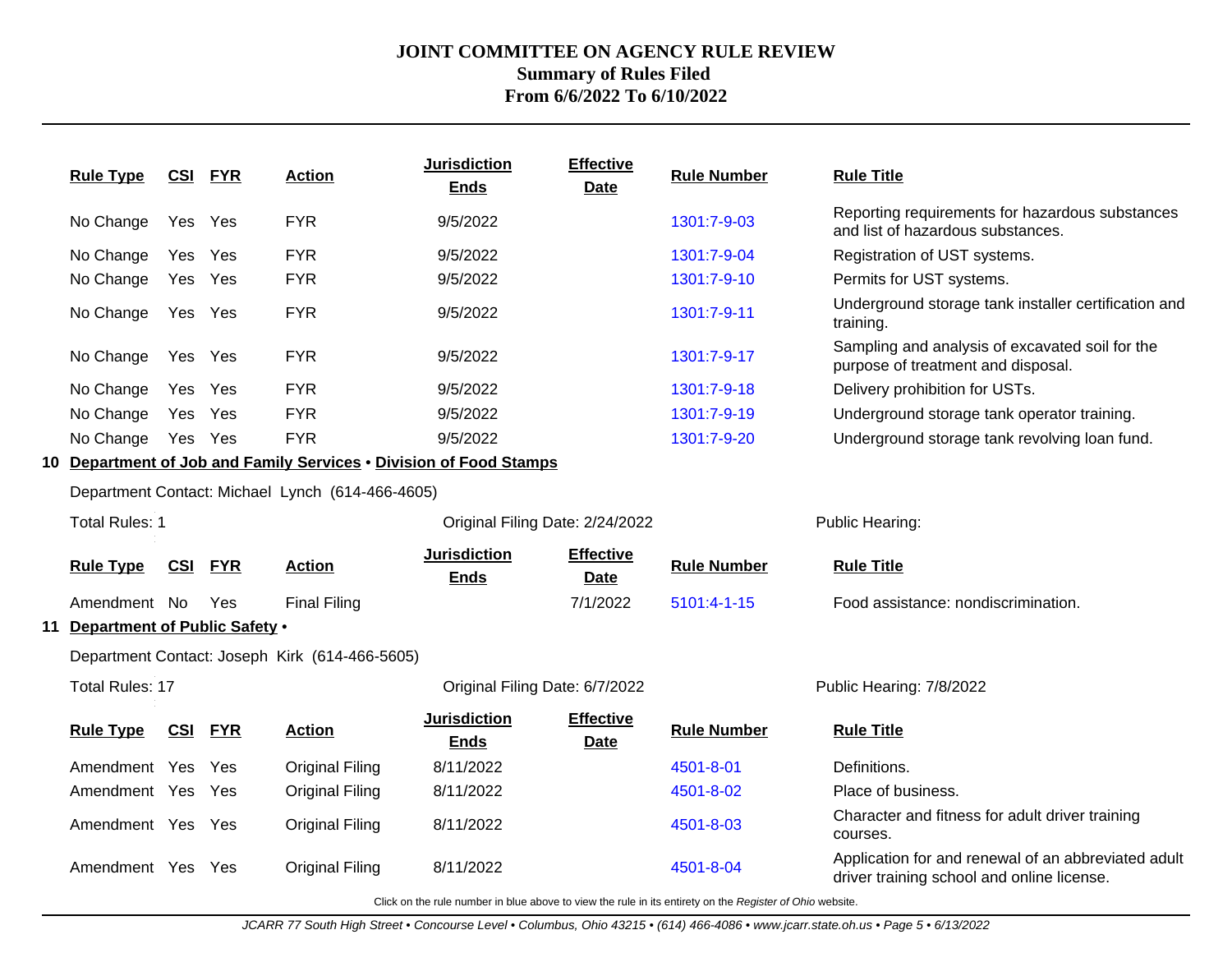| Amendment  | Yes    | <b>Yes</b> | Original Filing        | 8/11/2022 | 4501-8-05 | Requirements for instructors, online instructors and<br>adult training coordinators. |
|------------|--------|------------|------------------------|-----------|-----------|--------------------------------------------------------------------------------------|
| Amendment  | Yes    | <b>Yes</b> | Original Filing        | 8/11/2022 | 4501-8-06 | Qualifications for instructing persons with<br>disabilities.                         |
| Rescission | Yes    | Yes        | Original Filing        | 8/11/2022 | 4501-8-07 | Employees of the department and a licensed<br>abbreviated adult course.              |
| New Rule   | Yes    | No         | Original Filing        | 8/11/2022 | 4501-8-07 | Disqualifying Offenses.                                                              |
| Amendment  | Yes    | Yes        | Original Filing        | 8/11/2022 | 4501-8-08 | Financial responsibility.                                                            |
| Amendment  | Yes    | Yes        | Original Filing        | 8/11/2022 | 4501-8-09 | Course requirements.                                                                 |
| Amendment  | Yes    | Yes        | Original Filing        | 8/11/2022 | 4501-8-10 | Certificates of completion.                                                          |
| Amendment  | Yes    | Yes        | <b>Original Filing</b> | 8/11/2022 | 4501-8-11 | Training agreements.                                                                 |
| Rescission | Yes    | Yes        | <b>Original Filing</b> | 8/11/2022 | 4501-8-12 | Required records.                                                                    |
| New Rule   | Yes No |            | Original Filing        | 8/11/2022 | 4501-8-12 | Required Records.                                                                    |
| Amendment  | Yes    | <b>Yes</b> | Original Filing        | 8/11/2022 | 4501-8-13 | Vehicles used to train.                                                              |
| Amendment  | Yes    | <b>Yes</b> | Original Filing        | 8/11/2022 | 4501-8-18 | Inspections and investigations.                                                      |
| Amendment  | Yes.   | Yes        | Original Filing        | 8/11/2022 | 4501-8-21 | Incorporated materials.                                                              |

#### **12 Department of Public Safety** •

Department Contact: Joseph Kirk (614-466-5605)

Total Rules: 6

Original Filing Date: 6/7/2022 Public Hearing:

| <b>Rule Type</b> | CSI FYR | <b>Action</b> | <b>Jurisdiction</b><br><b>Ends</b> | <b>Effective</b><br><b>Date</b> | <b>Rule Number</b> | <b>Rule Title</b>                         |
|------------------|---------|---------------|------------------------------------|---------------------------------|--------------------|-------------------------------------------|
| No Change        | Yes Yes | <b>FYR</b>    | 9/5/2022                           |                                 | 4501-8-14          | Safe operation of vehicles.               |
| No Change        | Yes Yes | <b>FYR</b>    | 9/5/2022                           |                                 | 4501-8-15          | Use of driver examination test routes.    |
| No Change        | Yes Yes | <b>FYR</b>    | 9/5/2022                           |                                 | 4501-8-16          | Advertising and soliciting business.      |
| No Change        | Yes Yes | <b>FYR</b>    | 9/5/2022                           |                                 | 4501-8-17          | Prohibition of guarantees.                |
| No Change        | Yes Yes | <b>FYR</b>    | 9/5/2022                           |                                 | 4501-8-19          | Administrative actions by the department. |
| No Change        | Yes Yes | <b>FYR</b>    | 9/5/2022                           |                                 | 4501-8-20          | Process for armed forces applications.    |
|                  |         |               |                                    |                                 |                    |                                           |

#### **13 Ohio Department of Medicaid** •

Department Contact: Tommi Potter (614-752-3877)

Total Rules: 1

Original Filing Date: 4/15/2022 Public Hearing: 5/16/2022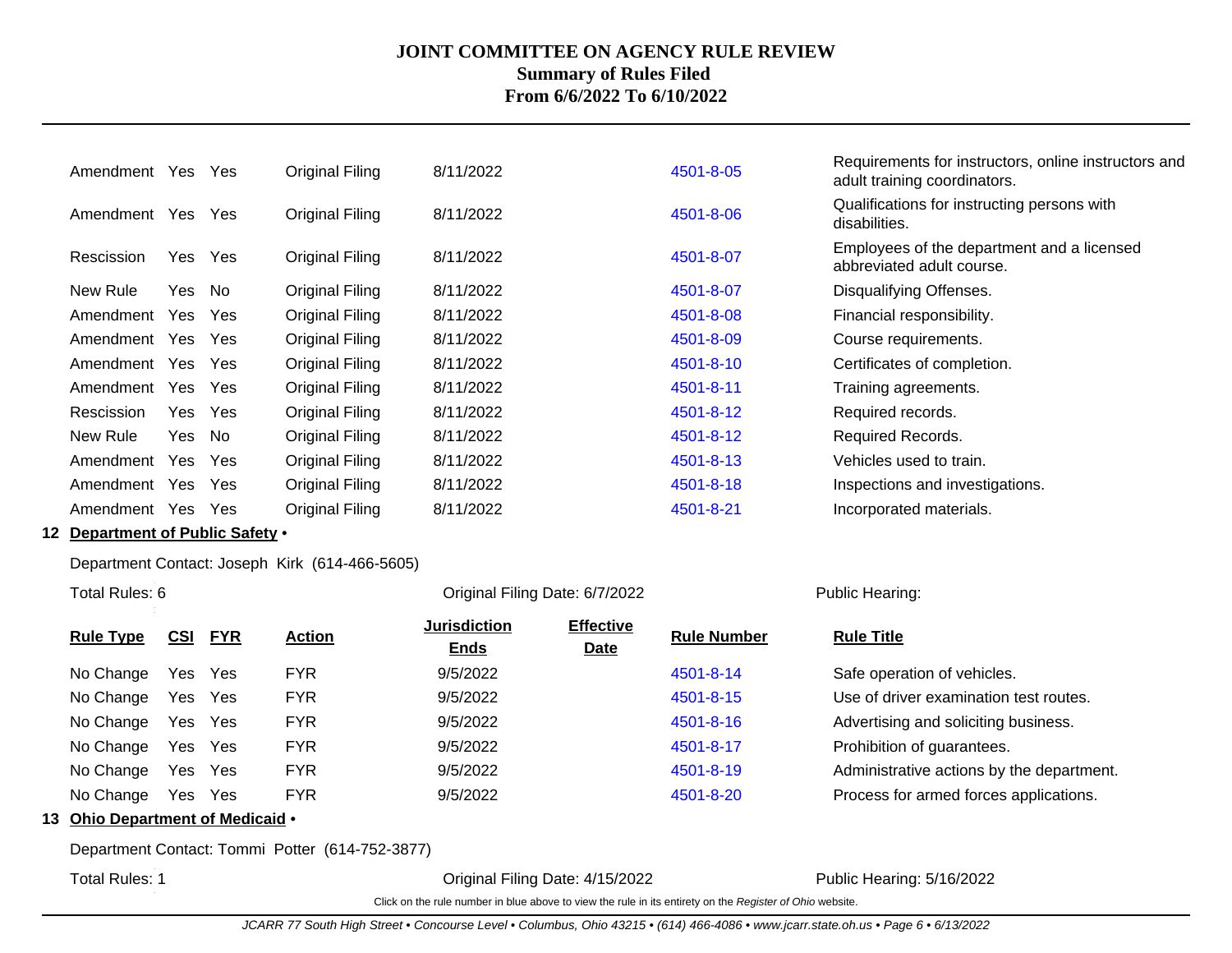|                |                                          |            |            |                                                   | <b>Jurisdiction</b>                                                      | <b>Effective</b>                |                                                                                                          |                                                 |  |
|----------------|------------------------------------------|------------|------------|---------------------------------------------------|--------------------------------------------------------------------------|---------------------------------|----------------------------------------------------------------------------------------------------------|-------------------------------------------------|--|
|                | <b>Rule Type</b>                         | CSI        | <b>FYR</b> | <b>Action</b>                                     | <b>Ends</b>                                                              | <b>Date</b>                     | <b>Rule Number</b>                                                                                       | <b>Rule Title</b>                               |  |
|                | Amendment Yes Yes                        |            |            | <b>Refiled Filing</b>                             | 7/7/2022                                                                 |                                 | 5160-26-03                                                                                               | Managed health care programs: covered services. |  |
|                | 14 Ohio Department of Medicaid .         |            |            |                                                   |                                                                          |                                 |                                                                                                          |                                                 |  |
|                |                                          |            |            | Department Contact: Tommi Potter (614-752-3877)   |                                                                          |                                 |                                                                                                          |                                                 |  |
| Total Rules: 1 |                                          |            |            |                                                   | Original Filing Date: 4/15/2022                                          |                                 |                                                                                                          | Public Hearing: 5/16/2022                       |  |
|                | <b>Rule Type</b>                         | <u>CSI</u> | <b>FYR</b> | <b>Action</b>                                     | <b>Jurisdiction</b><br><b>Ends</b>                                       | <b>Effective</b><br><b>Date</b> | <b>Rule Number</b>                                                                                       | <b>Rule Title</b>                               |  |
|                | Amendment Yes Yes                        |            |            | <b>Refiled Filing</b>                             | 7/7/2022                                                                 |                                 | 5160-58-03                                                                                               | MyCare Ohio plans: covered services.            |  |
|                | 15 Public Utilities Commission of Ohio . |            |            |                                                   |                                                                          |                                 |                                                                                                          |                                                 |  |
|                |                                          |            |            | Department Contact: Angela Hawkins (614-466-0122) |                                                                          |                                 |                                                                                                          |                                                 |  |
|                | <b>Total Rules: 1</b>                    |            |            |                                                   | Original Filing Date: 3/23/2022                                          |                                 |                                                                                                          | Public Hearing:                                 |  |
|                | <b>Rule Type</b>                         | <u>CSI</u> | <b>FYR</b> | <b>Action</b>                                     | <b>Jurisdiction</b><br><b>Ends</b>                                       | <b>Effective</b><br><b>Date</b> | <b>Rule Number</b>                                                                                       | <b>Rule Title</b>                               |  |
|                | Amendment Yes Yes                        |            |            | <b>Final Filing</b>                               |                                                                          | 6/22/2022                       | 4901-7-01                                                                                                | Standard filing requirements.                   |  |
|                |                                          |            |            |                                                   | 16 State Board of Emergency Medical, Fire, and Transportation Services . |                                 |                                                                                                          |                                                 |  |
|                |                                          |            |            | Department Contact: Joseph Kirk (614-466-5605)    |                                                                          |                                 |                                                                                                          |                                                 |  |
|                | Total Rules: 9                           |            |            |                                                   | Original Filing Date: 6/7/2022                                           |                                 |                                                                                                          | Public Hearing:                                 |  |
|                | <b>Rule Type</b>                         | CSI        | <b>FYR</b> | <b>Action</b>                                     | <b>Jurisdiction</b><br><b>Ends</b>                                       | <b>Effective</b><br><b>Date</b> | <b>Rule Number</b>                                                                                       | <b>Rule Title</b>                               |  |
|                | No Change                                | Yes Yes    |            | <b>FYR</b>                                        | 9/5/2022                                                                 |                                 | 4765-4-01                                                                                                | Definitions.                                    |  |
|                | No Change                                | Yes        | Yes        | <b>FYR</b>                                        | 9/5/2022                                                                 |                                 | 4765-4-02                                                                                                | Purpose.                                        |  |
|                | No Change                                | Yes Yes    |            | <b>FYR</b>                                        | 9/5/2022                                                                 |                                 | 4765-4-03                                                                                                | Required reporting.                             |  |
|                | No Change                                | Yes        | Yes        | <b>FYR</b>                                        | 9/5/2022                                                                 |                                 | 4765-4-04                                                                                                | Risk adjustment.                                |  |
|                | No Change                                | Yes        | Yes        | <b>FYR</b>                                        | 9/5/2022                                                                 |                                 | 4765-4-05                                                                                                | Protected information.                          |  |
|                | No Change                                | Yes        | Yes        | <b>FYR</b>                                        | 9/5/2022                                                                 |                                 | 4765-4-06                                                                                                | Submission of data.                             |  |
|                | No Change                                | Yes.       | Yes        | <b>FYR</b>                                        | 9/5/2022                                                                 |                                 | 4765-4-07                                                                                                | Reporting deadlines.                            |  |
|                | No Change                                | Yes        | Yes        | <b>FYR</b>                                        | 9/5/2022                                                                 |                                 | 4765-4-08                                                                                                | Failure to report.                              |  |
|                |                                          |            |            |                                                   |                                                                          |                                 | Click on the rule number in blue above to view the rule in its entirety on the Register of Ohio website. |                                                 |  |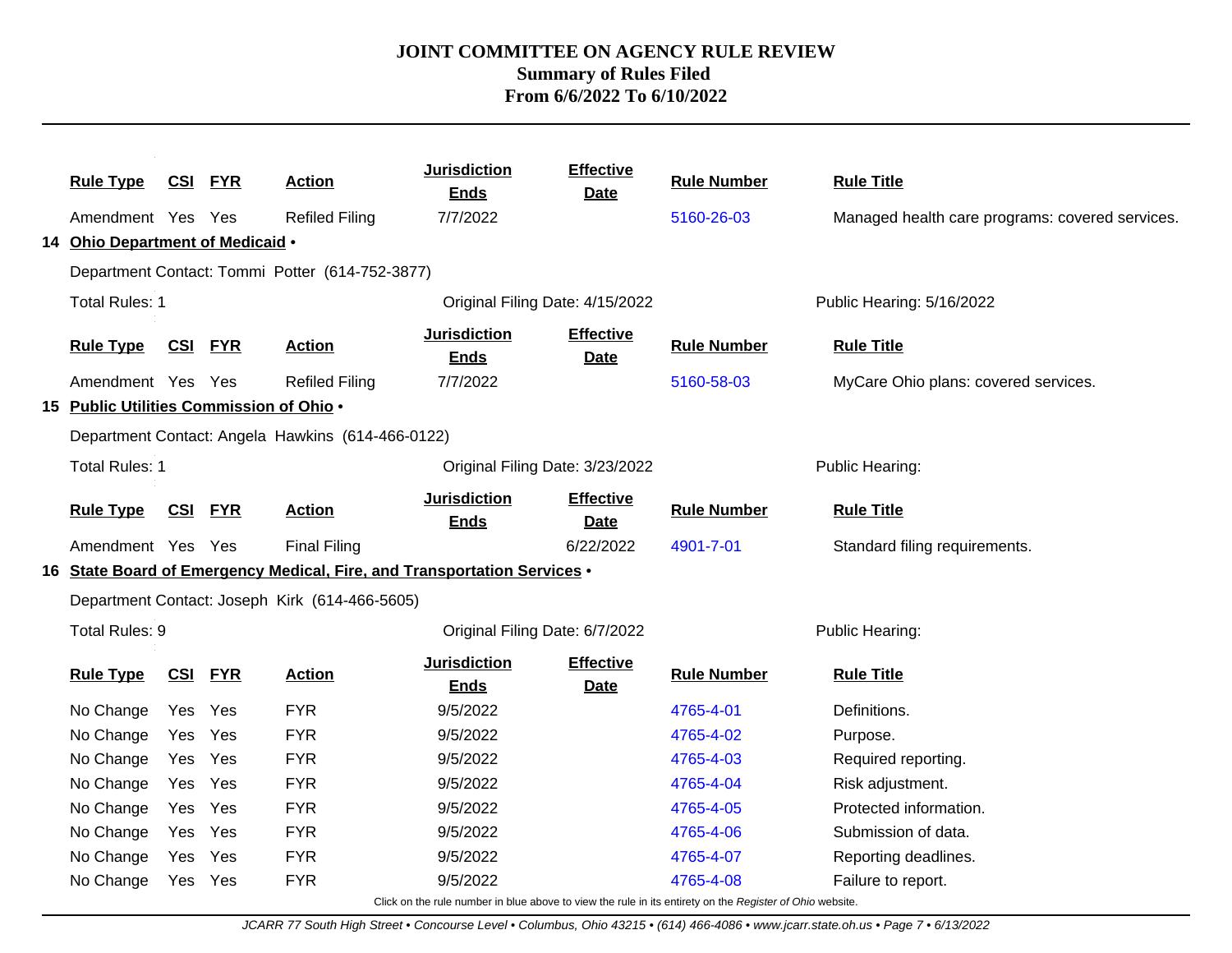| No Change                                                     | Yes Yes    |            | <b>FYR</b><br>17 State Board of Emergency Medical, Fire, and Transportation Services •<br>Department Contact: Joseph Kirk (614-466-5605) | 9/5/2022                           |                                                        | 4765-4-09          | Regional reporting.                                          |
|---------------------------------------------------------------|------------|------------|------------------------------------------------------------------------------------------------------------------------------------------|------------------------------------|--------------------------------------------------------|--------------------|--------------------------------------------------------------|
| <b>Total Rules: 2</b>                                         |            |            |                                                                                                                                          | Original Filing Date: 6/7/2022     |                                                        |                    | Public Hearing: 7/11/2022                                    |
| <u>CSI</u><br><b>Rule Type</b><br><b>FYR</b><br><b>Action</b> |            |            |                                                                                                                                          | <b>Jurisdiction</b><br><b>Ends</b> | <b>Effective</b><br><b>Date</b>                        | <b>Rule Number</b> | <b>Rule Title</b>                                            |
| Amendment Yes                                                 |            | Yes        | Original Filing                                                                                                                          | 8/11/2022                          |                                                        | 4765-14-01         | Definitions.                                                 |
| Amendment Yes                                                 |            | Yes        | <b>Original Filing</b>                                                                                                                   | 8/11/2022                          |                                                        | 4765-14-02         | Determination of a trauma victim.                            |
|                                                               |            |            | 18 State Board of Emergency Medical, Fire, and Transportation Services •                                                                 |                                    |                                                        |                    |                                                              |
|                                                               |            |            | Department Contact: Joseph Kirk (614-466-5605)                                                                                           |                                    |                                                        |                    |                                                              |
| <b>Total Rules: 4</b>                                         |            |            |                                                                                                                                          | Original Filing Date: 6/7/2022     |                                                        |                    | Public Hearing:                                              |
| <b>Rule Type</b>                                              | <u>CSI</u> | <b>FYR</b> | <b>Action</b>                                                                                                                            | <b>Jurisdiction</b><br><b>Ends</b> | <b>Effective</b><br>Date                               | <b>Rule Number</b> | <b>Rule Title</b>                                            |
| No Change                                                     | Yes        | Yes        | <b>FYR</b>                                                                                                                               | 9/5/2022                           |                                                        | 4765-14-03         | Enforcement of state or regional trauma triage<br>protocols. |
| No Change                                                     | Yes        | Yes        | <b>FYR</b>                                                                                                                               | 9/5/2022                           |                                                        | 4765-14-04         | Education of state and regional trauma triage<br>protocols.  |
| No Change                                                     | Yes        | Yes        | <b>FYR</b>                                                                                                                               | 9/5/2022                           |                                                        | 4765-14-05         | Exceptions to mandatory transport.                           |
| No Change                                                     | Yes        | <b>Yes</b> | <b>FYR</b>                                                                                                                               | 9/5/2022                           |                                                        | 4765-14-06         | Amendments affecting regional protocols.                     |
|                                                               |            |            |                                                                                                                                          | <b>PUBLIC</b>                      | $F''$ $\sim$ $\sim$ $\sim$ $\sim$ $\sim$ $\sim$ $\sim$ |                    |                                                              |

# **Rules Filed On 6/8/2022**

#### **19 Accountancy Board** •

|                       | Department Contact: Donna Oklok (614-728-3004) |            |               |                                    |                                 |                    |                                             |  |  |  |  |
|-----------------------|------------------------------------------------|------------|---------------|------------------------------------|---------------------------------|--------------------|---------------------------------------------|--|--|--|--|
| <b>Total Rules: 1</b> |                                                |            |               | Original Filing Date: 3/16/2022    |                                 |                    | Public Hearing: 4/18/2022                   |  |  |  |  |
| <b>Rule Type</b>      | <u>CSI</u>                                     | <u>FYR</u> | <b>Action</b> | <b>Jurisdiction</b><br><u>Ends</u> | <b>Effective</b><br><b>Date</b> | <b>Rule Number</b> | <b>Rule Title</b>                           |  |  |  |  |
| Amendment             | Yes No                                         |            | Final Filing  |                                    | 7/1/2022                        | 4701-7-01          | Certificate of certified public accountant. |  |  |  |  |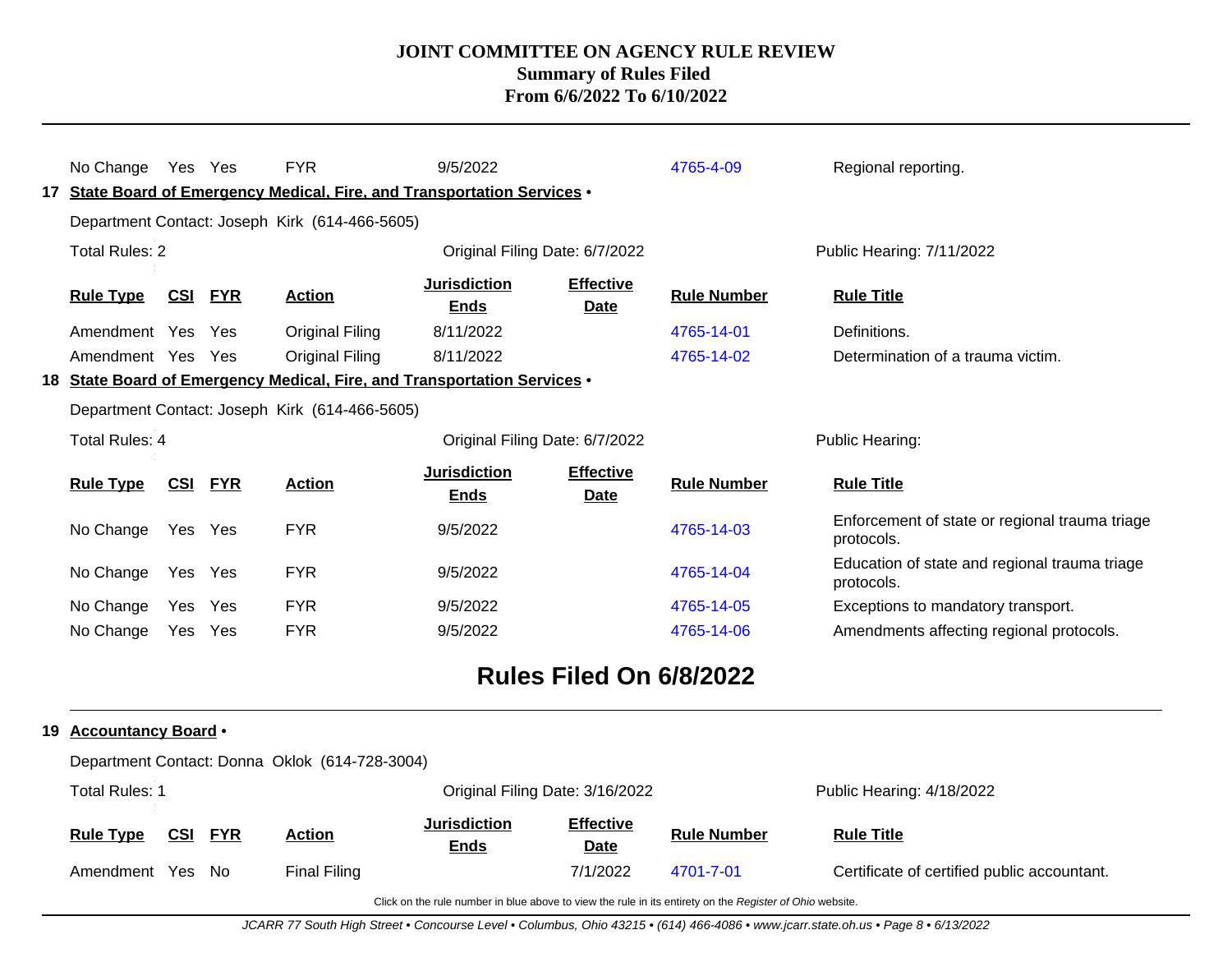#### **20 Accountancy Board** • Department Contact: Donna Oklok (614-728-3004) Total Rules: 1 **The Community Community Community** Original Filing Date: 3/16/2022 **Public Hearing: 4/18/2022** Public Hearing: 4/18/2022 **Rule Type CSI FYR Action Jurisdiction Ends Effective Date Rule Number Rule Title** Amendment Yes No Final Filing The Test of the Table 7/1/2022 [4701-11-07](http://www.registerofohio.state.oh.us/jsps/publicdisplayrules/processPublicDisplayRules.jsp?entered_rule_no=4701-11-07&doWhat=GETBYRULENUM&raID=0) Board communications and required reporting. **21 Department of Agriculture** • **Animal Industry** Department Contact: Jacquelyn Rachelle Keller-Potvin (614-728-6340) Total Rules: 1 Original Filing Date: 2/23/2022 Public Hearing: 3/30/2022 **Rule Type CSI FYR Action Jurisdiction Ends Effective Date Rule Number Rule Title** Amendment Yes Yes Refiled Filing 7/8/2022 1[901:1-6-08](http://www.registerofohio.state.oh.us/jsps/publicdisplayrules/processPublicDisplayRules.jsp?entered_rule_no=901:1-6-08&doWhat=GETBYRULENUM&raID=0) Licensing. **22 Department of Education** • Department Contact: Sherry Worstell (614-995-9934) Total Rules: 9 **Original Filing Date: 6/8/2022** Public Hearing: 7/12/2022 **Rule Type CSI FYR Action Jurisdiction Ends Effective Date Rule Number Rule Title** New Rule No No Original Filing 8/12/2022 [3301-44-01](http://www.registerofohio.state.oh.us/jsps/publicdisplayrules/processPublicDisplayRules.jsp?entered_rule_no=3301-44-01&doWhat=GETBYRULENUM&raID=0) Purpose. New Rule No No Original Filing 8/12/2022 [3301-44-02](http://www.registerofohio.state.oh.us/jsps/publicdisplayrules/processPublicDisplayRules.jsp?entered_rule_no=3301-44-02&doWhat=GETBYRULENUM&raID=0) Definitions. New Rule No No Original Filing 8/12/2022 [3301-44-03](http://www.registerofohio.state.oh.us/jsps/publicdisplayrules/processPublicDisplayRules.jsp?entered_rule_no=3301-44-03&doWhat=GETBYRULENUM&raID=0) Provider application. New Rule No No Original Filing 8/12/2022 [3301-44-04](http://www.registerofohio.state.oh.us/jsps/publicdisplayrules/processPublicDisplayRules.jsp?entered_rule_no=3301-44-04&doWhat=GETBYRULENUM&raID=0) Provider requirements. New Rule No No Original Filing 8/12/2022 [3301-44-05](http://www.registerofohio.state.oh.us/jsps/publicdisplayrules/processPublicDisplayRules.jsp?entered_rule_no=3301-44-05&doWhat=GETBYRULENUM&raID=0) Enrollment. New Rule No No Original Filing 8/12/2022 [3301-44-06](http://www.registerofohio.state.oh.us/jsps/publicdisplayrules/processPublicDisplayRules.jsp?entered_rule_no=3301-44-06&doWhat=GETBYRULENUM&raID=0) Requirements to earn a high school diploma. New Rule No No Original Filing 8/12/2022 [3301-44-07](http://www.registerofohio.state.oh.us/jsps/publicdisplayrules/processPublicDisplayRules.jsp?entered_rule_no=3301-44-07&doWhat=GETBYRULENUM&raID=0) Provider funding. New Rule No No Original Filing 8/12/2022 [3301-44-08](http://www.registerofohio.state.oh.us/jsps/publicdisplayrules/processPublicDisplayRules.jsp?entered_rule_no=3301-44-08&doWhat=GETBYRULENUM&raID=0) Contracting educational services. New Rule No No Original Filing 8/12/2022 [3301-44-09](http://www.registerofohio.state.oh.us/jsps/publicdisplayrules/processPublicDisplayRules.jsp?entered_rule_no=3301-44-09&doWhat=GETBYRULENUM&raID=0) Standards for competency-based education.

#### **23 Department of Job and Family Services** • **Division of Public Assistance**

Department Contact: Michael Lynch (614-466-4605)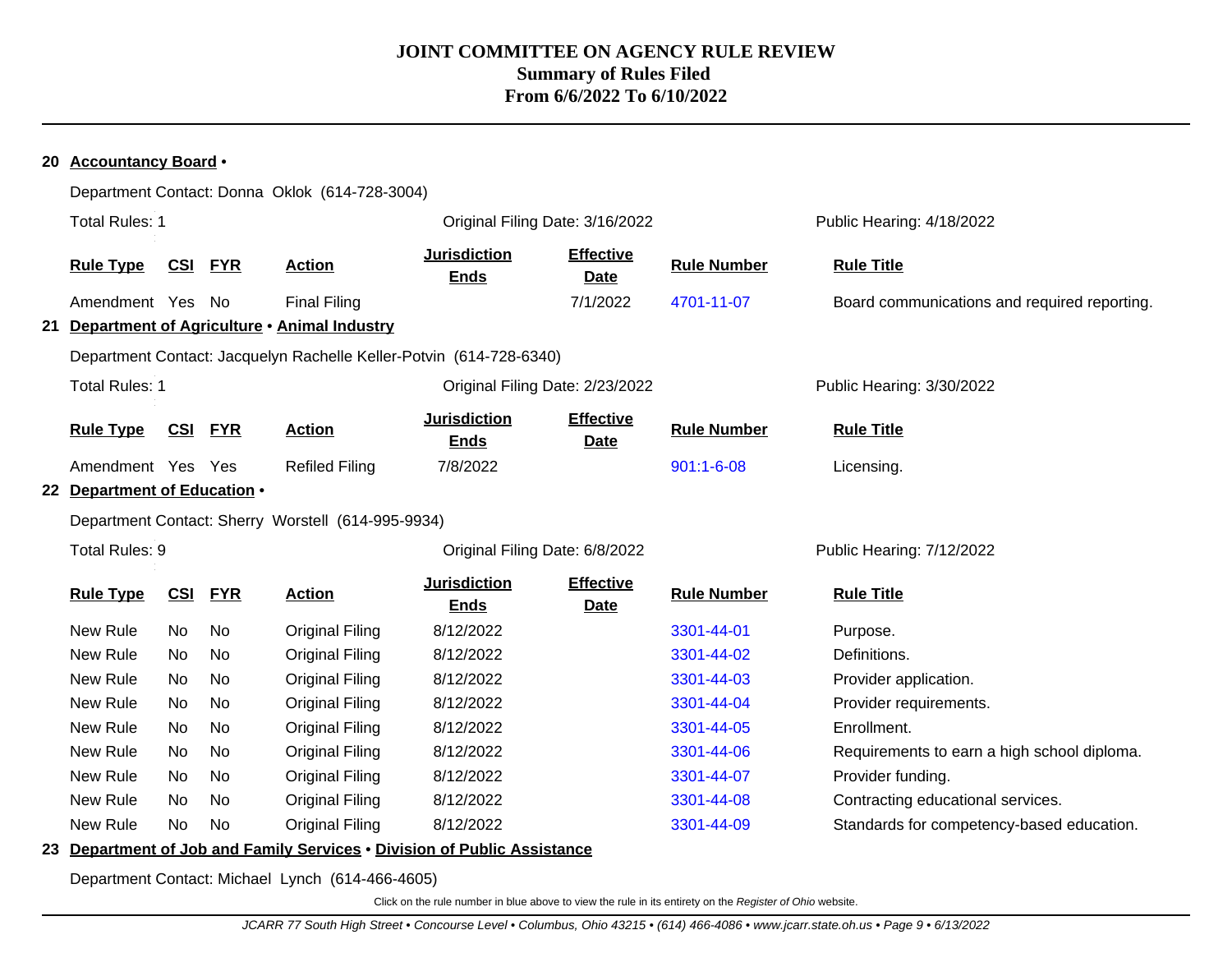| <b>Total Rules: 2</b> |                |            |                                                        | Original Filing Date: 6/8/2022     |                                 |                    | Public Hearing: 7/14/2022                                                                                                     |
|-----------------------|----------------|------------|--------------------------------------------------------|------------------------------------|---------------------------------|--------------------|-------------------------------------------------------------------------------------------------------------------------------|
| <b>Rule Type</b>      | CSI            | <b>FYR</b> | <b>Action</b>                                          | <b>Jurisdiction</b><br><b>Ends</b> | <b>Effective</b><br><b>Date</b> | <b>Rule Number</b> | <b>Rule Title</b>                                                                                                             |
| Amendment No          |                | Yes        | <b>Original Filing</b>                                 | 8/12/2022                          |                                 | 5101:1-2-30.2      | Benefit eligibility: indefinite detainees or lifers.                                                                          |
| Amendment No          |                | Yes        | <b>Original Filing</b>                                 | 8/12/2022                          |                                 | 5101:1-2-35        | Sponsor-to-alien deeming requirements: Ohio<br>works firstand disability financial assistance.                                |
|                       |                |            | 24 Department of Transportation . Division of Highways |                                    |                                 |                    |                                                                                                                               |
|                       |                |            | Department Contact: Brianne Brown (614-466-7440)       |                                    |                                 |                    |                                                                                                                               |
| <b>Total Rules: 2</b> |                |            |                                                        | Original Filing Date: 6/1/2022     |                                 |                    | Public Hearing: 7/11/2022                                                                                                     |
| <b>Rule Type</b>      | <b>CSI FYR</b> |            | <b>Action</b>                                          | <b>Jurisdiction</b><br><b>Ends</b> | <b>Effective</b><br><b>Date</b> | <b>Rule Number</b> | <b>Rule Title</b>                                                                                                             |
| Amendment No          |                | Yes        | <b>Revised Filing</b>                                  | 8/5/2022                           |                                 | 5501:2-12-01       | Definitions.                                                                                                                  |
| Amendment No          |                | <b>Yes</b> | <b>Revised Filing</b>                                  | 8/5/2022                           |                                 | 5501:2-12-04       | Implementation of veteran-friendly business<br>enterprise bid preference on the acquisition of<br>professional services.      |
|                       |                |            | 25 Department of Transportation . Division of Highways |                                    |                                 |                    |                                                                                                                               |
|                       |                |            | Department Contact: Brianne Brown (614-466-7440)       |                                    |                                 |                    |                                                                                                                               |
| <b>Total Rules: 3</b> |                |            |                                                        | Original Filing Date: 6/8/2022     |                                 |                    | Public Hearing: 7/11/2022                                                                                                     |
| <b>Rule Type</b>      | <b>CSI</b>     | <b>FYR</b> | <b>Action</b>                                          | <b>Jurisdiction</b><br><b>Ends</b> | <b>Effective</b><br>Date        | <b>Rule Number</b> | <b>Rule Title</b>                                                                                                             |
| Rescission            | <b>No</b>      | Yes        | <b>Original Filing</b>                                 | 8/12/2022                          |                                 | 5501:2-12-02       | Implementation of veteran-friendly business<br>enterprise bid preference for the purchase of<br>supplies and services.        |
| New Rule              | No             | No         | <b>Original Filing</b>                                 | 8/12/2022                          |                                 | 5501:2-12-02       | Implementation of veteran-friendly business<br>enterprise bid preference for the purchase of<br>supplies and services.        |
| Amendment No          |                | Yes        | <b>Original Filing</b>                                 | 8/12/2022                          |                                 | 5501:2-12-03       | Implementation of veteran-friendly business<br>enterprise bid preference on the construction of<br>transportation facilities. |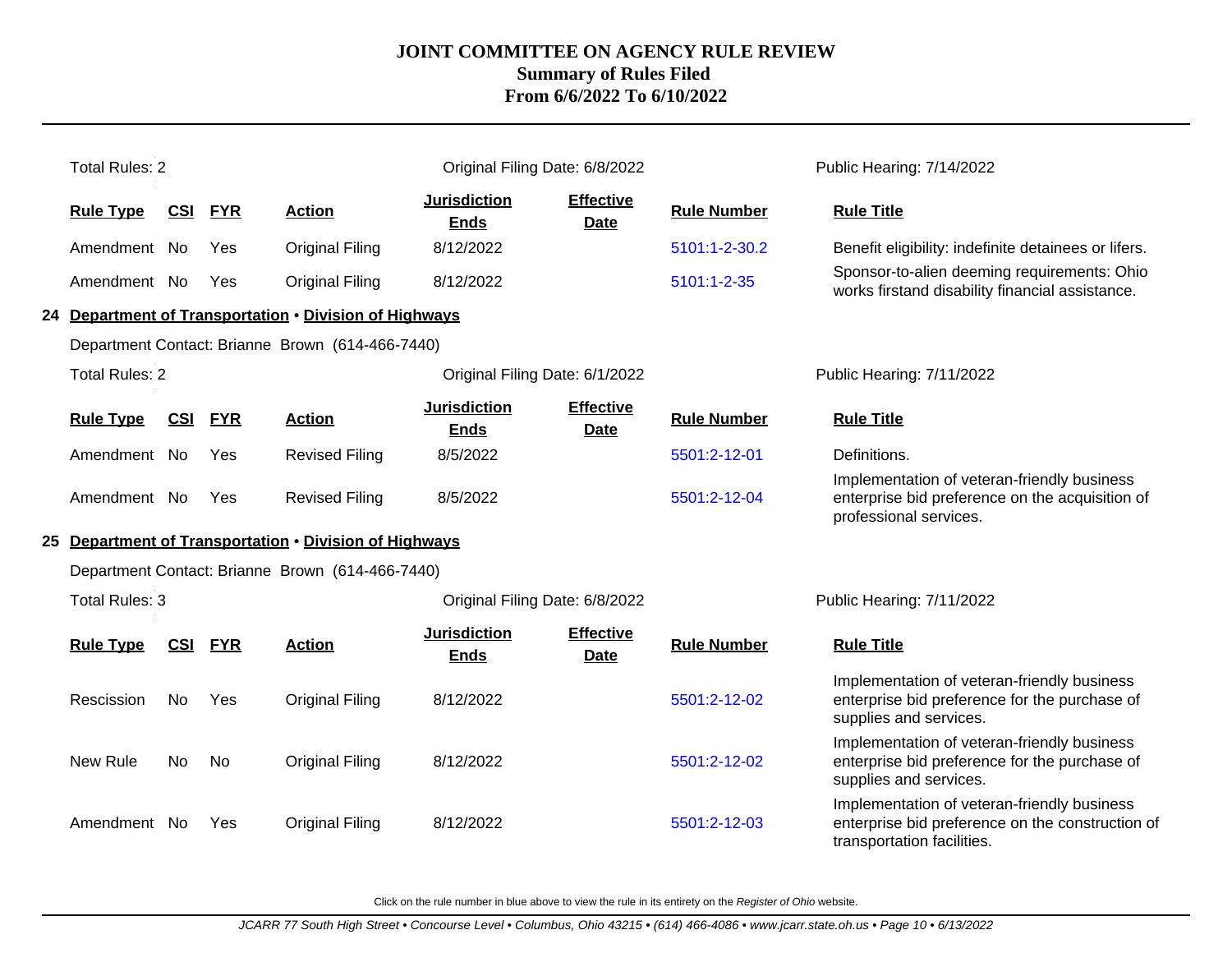# **Rules Filed On 6/9/2022**

#### **26 Bureau of Workers' Compensation** •

|    |                                                               |      |                                    | Department Contact: Aniko Nagy (614-466-3293)         |                                    |                                 |                    |                                                            |  |
|----|---------------------------------------------------------------|------|------------------------------------|-------------------------------------------------------|------------------------------------|---------------------------------|--------------------|------------------------------------------------------------|--|
|    | <b>Total Rules: 1</b>                                         |      |                                    |                                                       |                                    | Original Filing Date: 6/9/2022  |                    | Public Hearing:                                            |  |
|    | <u>CSI</u><br><b>FYR</b><br><b>Rule Type</b><br><b>Action</b> |      | <b>Jurisdiction</b><br><b>Ends</b> | <b>Effective</b><br><b>Rule Number</b><br><b>Date</b> |                                    | <b>Rule Title</b>               |                    |                                                            |  |
|    | No Change                                                     | No   | Yes                                | <b>FYR</b>                                            | 9/7/2022                           |                                 | 4123-16-13         | Disciplinary measures.                                     |  |
| 27 | Department of Education .                                     |      |                                    |                                                       |                                    |                                 |                    |                                                            |  |
|    |                                                               |      |                                    | Department Contact: Sherry Worstell (614-995-9934)    |                                    |                                 |                    |                                                            |  |
|    | Total Rules: 10                                               |      |                                    |                                                       |                                    | Original Filing Date: 5/13/2022 |                    | Public Hearing: 6/14/2022                                  |  |
|    | <b>Rule Type</b>                                              | CSI  | <b>FYR</b>                         | <b>Action</b>                                         | <b>Jurisdiction</b><br><b>Ends</b> | <b>Effective</b><br><b>Date</b> | <b>Rule Number</b> | <b>Rule Title</b>                                          |  |
|    | Rescission                                                    | Yes  | Yes                                | <b>Revised Filing</b>                                 | 7/17/2022                          |                                 | 3301-102-02        | Definitions.                                               |  |
|    | New Rule                                                      | Yes  | No                                 | <b>Revised Filing</b>                                 | 7/17/2022                          |                                 | 3301-102-02        | Definitions.                                               |  |
|    | Rescission                                                    | Yes. | Yes                                | <b>Revised Filing</b>                                 | 7/17/2022                          |                                 | 3301-102-03        | Approval of sponsors.                                      |  |
|    | New Rule                                                      | Yes  | No                                 | <b>Revised Filing</b>                                 | 7/17/2022                          |                                 | 3301-102-03        | Initial approval of sponsors.                              |  |
|    | Rescission                                                    | Yes  | Yes                                | <b>Revised Filing</b>                                 | 7/17/2022                          |                                 | 3301-102-04        | Sponsorship agreement.                                     |  |
|    | New Rule                                                      | Yes  | No                                 | <b>Revised Filing</b>                                 | 7/17/2022                          |                                 | 3301-102-04        | Sponsorship agreement.                                     |  |
|    | Rescission                                                    | Yes  | Yes                                | <b>Revised Filing</b>                                 | 7/17/2022                          |                                 | 3301-102-05        | Monitoring and reporting requirements for all<br>sponsors. |  |
|    | New Rule                                                      | Yes  | No                                 | <b>Revised Filing</b>                                 | 7/17/2022                          |                                 | 3301-102-05        | Monitoring and reporting requirements for all<br>sponsors. |  |
|    | Rescission                                                    | Yes  | Yes                                | <b>Revised Filing</b>                                 | 7/17/2022                          |                                 | 3301-102-07        | Revocation of sponsorship authority.                       |  |
|    | New Rule                                                      | Yes. | No                                 | <b>Revised Filing</b>                                 | 7/17/2022                          |                                 | 3301-102-07        | Probation and revocation of sponsorship authority.         |  |
|    |                                                               |      |                                    |                                                       |                                    |                                 |                    |                                                            |  |

# **Rules Filed On 6/10/2022**

#### **28 Department of Agriculture** • **Dairy**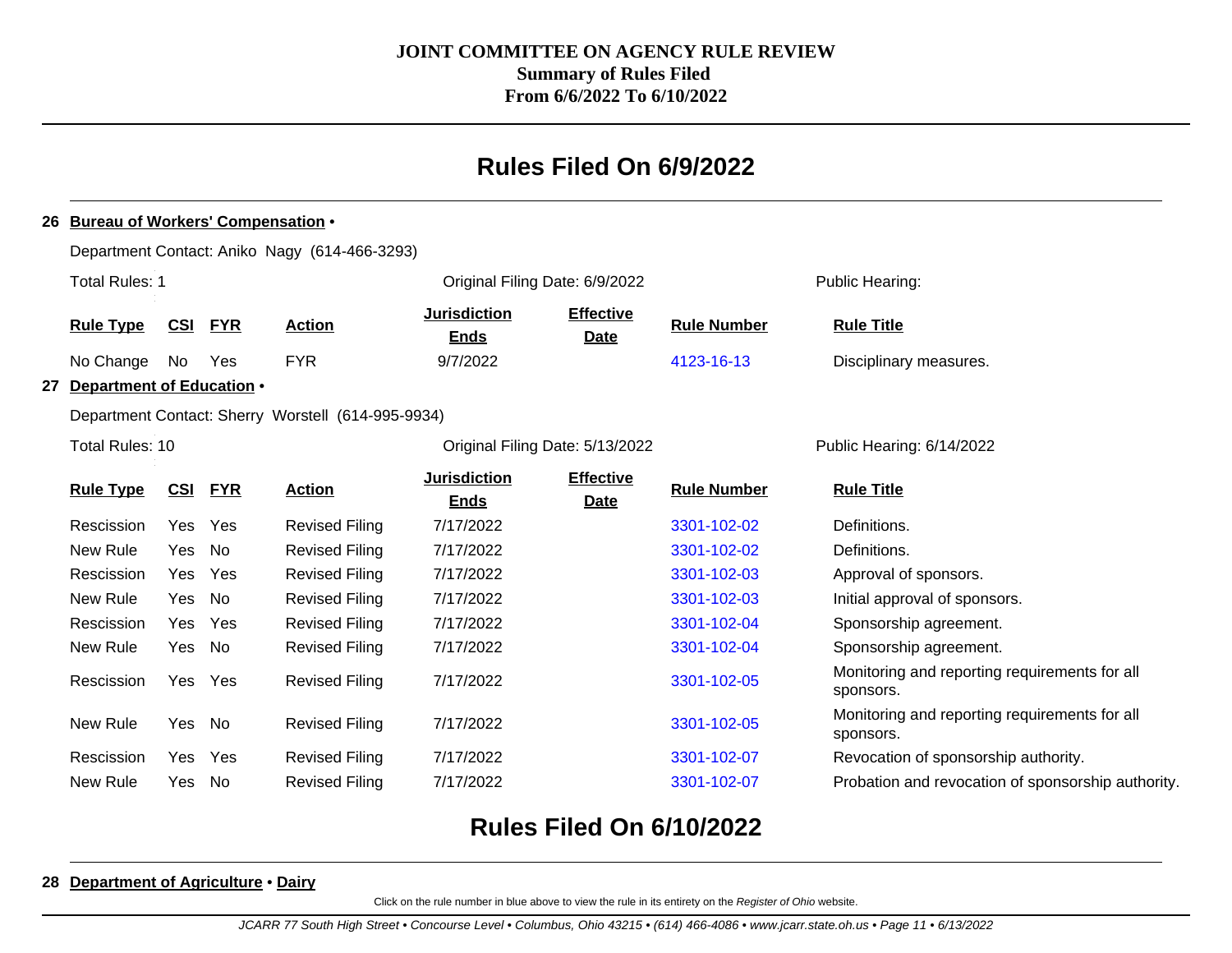|                                                                               | Department Contact: Jacquelyn Rachelle Keller-Potvin (614-728-6340) |            |            |                                                  |                                    |                                 |                    |                                                                   |  |  |
|-------------------------------------------------------------------------------|---------------------------------------------------------------------|------------|------------|--------------------------------------------------|------------------------------------|---------------------------------|--------------------|-------------------------------------------------------------------|--|--|
|                                                                               | <b>Total Rules: 1</b>                                               |            |            |                                                  | Original Filing Date: 2/23/2022    |                                 |                    | Public Hearing: 3/30/2022                                         |  |  |
|                                                                               | <b>Rule Type</b>                                                    | <u>CSI</u> | <b>FYR</b> | <b>Action</b>                                    | <b>Jurisdiction</b><br><b>Ends</b> | <b>Effective</b><br><b>Date</b> | <b>Rule Number</b> | <b>Rule Title</b>                                                 |  |  |
|                                                                               | Amendment Yes No                                                    |            |            | <b>Final Filing</b>                              |                                    | 6/21/2022                       | 901:11-2-26        | Pasteurization, sterilization, and cooking.                       |  |  |
| Department of Job and Family Services . Division of Public Assistance<br>29 - |                                                                     |            |            |                                                  |                                    |                                 |                    |                                                                   |  |  |
|                                                                               |                                                                     |            |            | Department Contact: Michael Lynch (614-466-4605) |                                    |                                 |                    |                                                                   |  |  |
|                                                                               | <b>Total Rules: 1</b>                                               |            |            |                                                  | Original Filing Date: 6/10/2022    |                                 |                    | Public Hearing: 7/14/2022                                         |  |  |
|                                                                               | <b>Rule Type</b>                                                    | <b>CSI</b> | <b>FYR</b> | <b>Action</b>                                    | <b>Jurisdiction</b><br><b>Ends</b> | <b>Effective</b><br><b>Date</b> | <b>Rule Number</b> | <b>Rule Title</b>                                                 |  |  |
|                                                                               | Amendment No                                                        |            | No         | <b>Original Filing</b>                           | 8/14/2022                          |                                 | 5101:1-2-40.1      | Refugee cash assistance.                                          |  |  |
| 30                                                                            | Department of Public Safety .                                       |            |            |                                                  |                                    |                                 |                    |                                                                   |  |  |
|                                                                               | Department Contact: Joseph Kirk (614-466-5605)                      |            |            |                                                  |                                    |                                 |                    |                                                                   |  |  |
|                                                                               |                                                                     |            |            |                                                  |                                    |                                 |                    |                                                                   |  |  |
|                                                                               | Total Rules: 14                                                     |            |            |                                                  | Original Filing Date: 4/1/2022     |                                 |                    | Public Hearing: 5/2/2022                                          |  |  |
|                                                                               | <b>Rule Type</b>                                                    | <u>CSI</u> | <b>FYR</b> | <b>Action</b>                                    | <b>Jurisdiction</b><br><b>Ends</b> | <b>Effective</b><br><b>Date</b> | <b>Rule Number</b> | <b>Rule Title</b>                                                 |  |  |
|                                                                               | Amendment Yes                                                       |            | Yes        | <b>Final Filing</b>                              |                                    | 7/1/2022                        | 4501-53-01         | Definitions.                                                      |  |  |
|                                                                               | Amendment Yes Yes                                                   |            |            | <b>Final Filing</b>                              |                                    | 7/1/2022                        | 4501-53-02         | Basic riding skills (BRS).                                        |  |  |
|                                                                               | Amendment Yes Yes                                                   |            |            | <b>Final Filing</b>                              |                                    | 7/1/2022                        | 4501-53-03         | Instructor qualifications for certification to teach.             |  |  |
|                                                                               | Amendment Yes Yes                                                   |            |            | <b>Final Filing</b>                              |                                    | 7/1/2022                        | 4501-53-04         | Instructor professional standards.                                |  |  |
|                                                                               | Amendment Yes Yes                                                   |            |            | <b>Final Filing</b>                              |                                    | 7/1/2022                        | 4501-53-05         | Renewal of certification to teach.                                |  |  |
|                                                                               | Amendment Yes Yes                                                   |            |            | <b>Final Filing</b>                              |                                    | 7/1/2022                        | 4501-53-06         | Private provider qualifications for certification of<br>approval. |  |  |
|                                                                               | Amendment Yes Yes                                                   |            |            | <b>Final Filing</b>                              |                                    | 7/1/2022                        | 4501-53-07         | Public provider qualifications for certification of<br>approval.  |  |  |
|                                                                               | Amendment Yes Yes                                                   |            |            | <b>Final Filing</b>                              |                                    | 7/1/2022                        | 4501-53-08         | Provider inspections.                                             |  |  |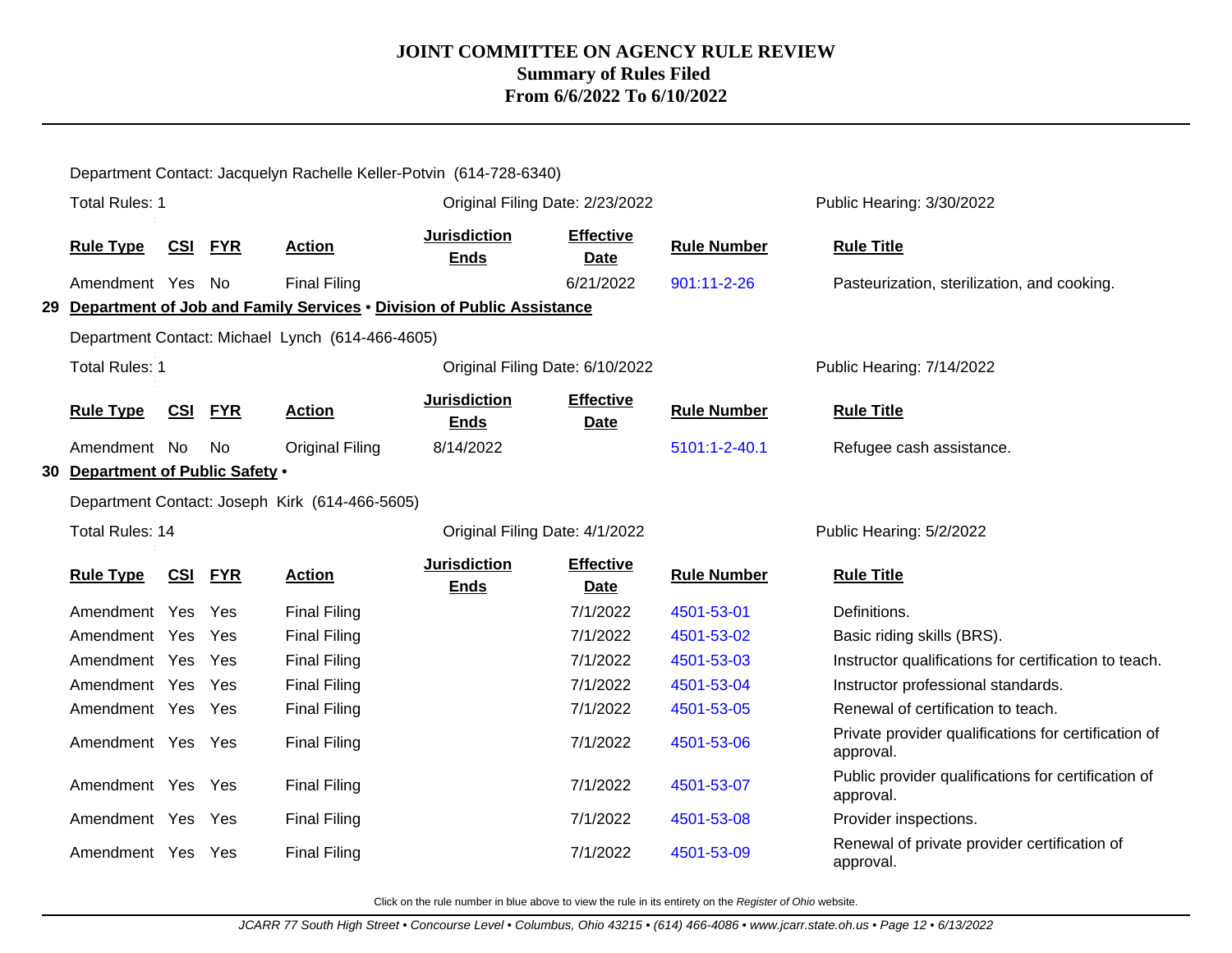| Amendment Yes Yes |  | <b>Final Filing</b> |
|-------------------|--|---------------------|
| Amendment Yes Yes |  | <b>Final Filing</b> |
| Amendment Yes Yes |  | <b>Final Filing</b> |
| Amendment Yes Yes |  | <b>Final Filing</b> |
| Amendment Yes Yes |  | <b>Final Filing</b> |
|                   |  |                     |

| Amendment Yes Yes |     | Final Filing        | 7/1/2022 | 4501-53-11 | Provider professional standards.         |
|-------------------|-----|---------------------|----------|------------|------------------------------------------|
| Amendment Yes Yes |     | Final Filing        | 7/1/2022 | 4501-53-12 | Basic riding skills two.                 |
| Amendment Yes Yes |     | Final Filing        | 7/1/2022 | 4501-53-14 | Basic riding skills for returning rider. |
| Amendment Yes     | Yes | Final Filing        | 7/1/2022 | 4501-53-15 | Advanced riding skills.                  |
| Amendment Yes     | Yes | <b>Final Filing</b> | 7/1/2022 | 4501-53-16 | Materials incorporated by reference.     |

#### **31 Ohio Environmental Protection Agency** •

Department Contact: Zachary Winoker (740-380-5267)

**Total Rules: 7** 

Original Filing Date: 3/30/2022 Public Hearing: 5/4/2022

| <b>Rule Type</b> | <u>CSI</u> | <b>FYR</b> | <b>Action</b>         | <b>Jurisdiction</b><br><b>Ends</b> | <b>Effective</b><br><b>Date</b> | <b>Rule Number</b> | <b>Rule Title</b>                                                                     |
|------------------|------------|------------|-----------------------|------------------------------------|---------------------------------|--------------------|---------------------------------------------------------------------------------------|
| Amendment        | Yes Yes    |            | <b>Refiled Filing</b> | 7/10/2022                          |                                 | 3745-90-01         | Harmful algal blooms - definitions.                                                   |
| Amendment        | Yes        | <b>Yes</b> | <b>Refiled Filing</b> | 7/10/2022                          |                                 | 3745-90-02         | Harmful algal blooms - applicability and action<br>levels.                            |
| Amendment        | Yes Yes    |            | <b>Refiled Filing</b> | 7/10/2022                          |                                 | 3745-90-03         | Harmful algal blooms - monitoring.                                                    |
| Amendment        | Yes Yes    |            | <b>Refiled Filing</b> | 7/10/2022                          |                                 | 3745-90-04         | Harmful algal blooms - analytical methods and<br>reporting.                           |
| Amendment        | Yes        | <b>Yes</b> | <b>Refiled Filing</b> | 7/10/2022                          |                                 | 3745-90-05         | Harmful algal blooms - treatment techniques.                                          |
| Amendment        | Yes Yes    |            | <b>Refiled Filing</b> | 7/10/2022                          |                                 | 3745-90-06         | Harmful algal blooms - tier 1 public notification and<br>consumer confidence reports. |
| Amendment        | Yes        | <b>Yes</b> | <b>Refiled Filing</b> | 7/10/2022                          |                                 | 3745-90-07         | Harmful algal blooms - recordkeeping.                                                 |

**32 Ohio Environmental Protection Agency** •

Department Contact: Holly Kaloz (614-644-2760)

Total Rules: 8 Original Filing Date: 4/5/2022 Public Hearing: 5/6/2022

| <b>Rule Type</b>  |     | CSI FYR    | <b>Action</b>       | <b>Jurisdiction</b><br><b>Ends</b> | <b>Effective</b><br><b>Date</b> | <b>Rule Number</b> | <b>Rule Title</b> |
|-------------------|-----|------------|---------------------|------------------------------------|---------------------------------|--------------------|-------------------|
| Amendment Yes Yes |     |            | <b>Final Filing</b> |                                    | 6/20/2022                       | 3745-112-01        | Definitions.      |
| Amendment Yes Yes |     |            | <b>Final Filing</b> |                                    | 6/20/2022                       | 3745-112-02        | Applicability.    |
| Amendment Yes Yes |     |            | <b>Final Filing</b> |                                    | 6/20/2022                       | 3745-112-03        | Standards.        |
| Amendment         | Yes | <b>Yes</b> | <b>Final Filing</b> |                                    | 6/20/2022                       | 3745-112-04        | Exemptions.       |